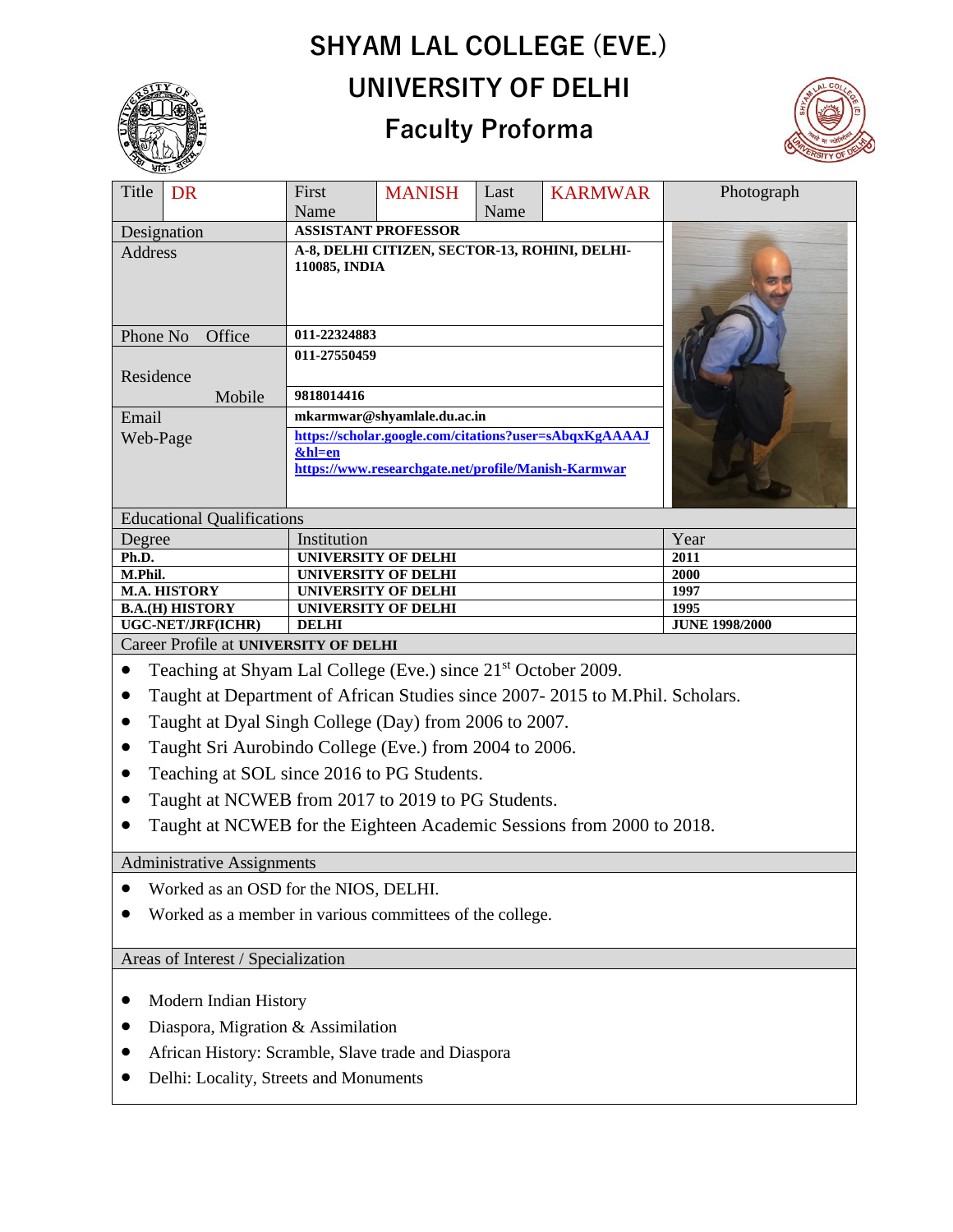## **GRADUATION LEVEL**

- Modern Delhi
- Delhi Through the Ages: The Making of its early Modern History
- Delhi Through the Ages: From Colonial to Contemporary Times
- Cultures in India: Modern
- Making of Post-Colonial India (c. 1950-1990)
- Religion and Religiosity
- Environmental issues in India
- Delhi through the Ages
- Environmental studies
- Environmental issues in India
- Foundation course: Indian History and culture

# **POST-GRADUATION LEVEL**

- Historical Traditions in the Ancient and Medieval Worlds
- Mahatma Gandhi: Man, Ideas, Political, Social and Moral Philosophy
- Nazism and Fascism in Europe and Asia, 1919-1945

# **RESEARCH LEVEL (M.Phil.)**

- History of Africa: Scramble, Slave trade and Diaspora
- Research Methodology

#### Research Guidance

NA

Publications Profile

I have written THREE books, TWELVE Research papers, FOUR chapters in the University of Delhi History textbook, THREE book reviews, presented TWENTY-ONE research papers in Seminars/Conferences and SEVENTEEN invited lectures so far.

#### Publications

### **RESEARCH PAPERS**

- 1. Karmwar, M. 2020. India-Africa: Rediscovering Trade Relations through Cultural Assimilation. *VEETHIKA-An International Interdisciplinary Research Journal*, *6*(4),5-15. E-ISSN: 2454-342X, UGC Index no. 44539.
- 2. Karmwar, M. 2020. India-Africa-Covid19: Old Engagements and New Exchanges. *Global Thought*. 4 (16):163-170. ISSN:2456-0898.
- 3. Karmwar, M. 2020. Vasudhaiva Kutumbakam: An African Experience. *Global Thought.* 4 (15):176- 185. ISSN:2456-0898.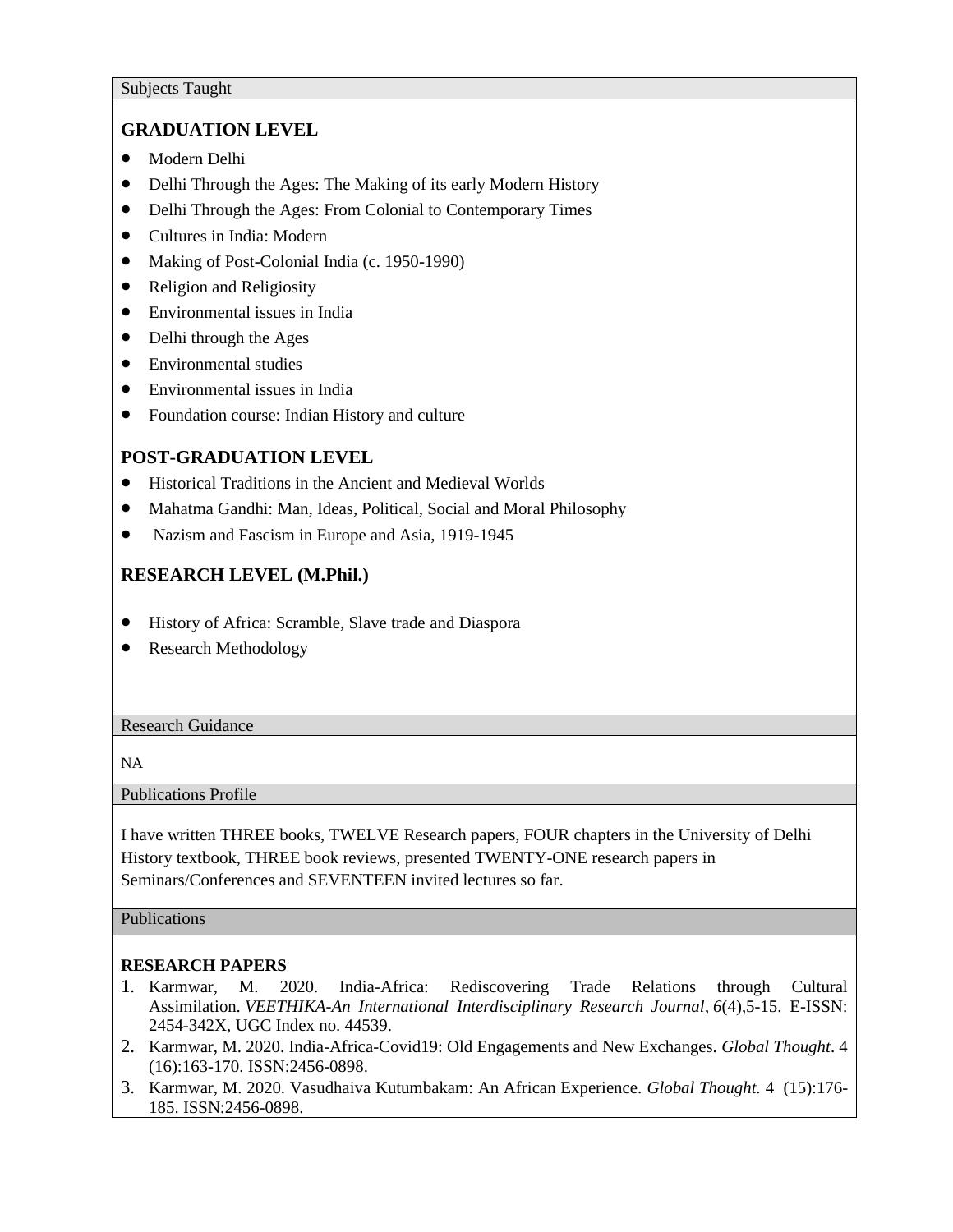- 4. Karmwar, M. 2019. Africans to Afro-Indians: Their Journey, Assimilation and Contributions. *International Journal of Historical Insight and Research.* 5 (1):1-10. ISSN:2454-5600.
- 5. Karmwar, M. 2018. Scholars and Afro-Indian. *International Journal of Historical Insight and Research.* 4 (2):28-45. ISSN:2454-5600.
- 6. Karmwar, M. 2018. Gujarati Siddis through the Ages. *The Equanmist*, Mahatma Gandhi Antarrashtriya Hindi Vishwa Vidyalaya, Wardha*, 4*(2-4),217-231. ISSN 2395-7468, UGC Index no. 48457.
- 7. Karmwar, M. 2014. Africa and its Diaspora in Asia: An Indian perspective. *Indian Journal of African Studies*. Department of African Studies, University of Delhi.19 (1&2):139-153. ISSN 0971-5320.
- 8. Karmwar, M. 2012. Historical Background and Conceptualizing African Diaspora in India. *Indian Journal of African Studies*. Department of African Studies, University of Delhi.18 (1&2):39-57. ISSN 0971-5320.
- 9. Karmwar, M. 2010. African Diaspora in India. *Diaspora Studies*. *Routledge*.3(1):69-91. ISSN 0973- 9572,UGC Indexed: 46242.
- 10. Karmwar, M. 2010. India's Relation with East Africa: A Historical Study*. Indian Journal of African Studies*. Department of African Studies, University of Delhi. 16(1&2):78-88. ISSN 0971-5320.
- 11. Karmwar, M. 2010.Ghalib, Gadhar aur Dili. *Sahriday*. Nav Unnayan Sahityik Society, Delhi.2 (4):100- 106. ISSN 2230-8997.
- 12. Karmwar, M. 2003. Indian Diaspora in Africa and African Diaspora in India. *Africa Quarterly*. ICCR.43 (1):155-162. ISSN 0001-9828.

#### **CHAPTERS IN BOOKS**

- 13. Karmwar, M. 2020. A Thousand Years of Africans in India: Siddis Of Karnataka. In P.K. Sreekumar (ed.). Contemporary Humanities: Areas and Approaches. South Zone Books, Ernakulam, Kadavanthara, Kochi, pp.130-149.ISBN 978-81-922314-8-8.
- 14. Karmwar, M. 2013. Lutyens Delhi. In R.C. Thakran (ed.). Bhartiya Upmahadueep ki Sanskritiya. Delhi: University of Delhi press, pp.345-358.ISBN 978-93-80172-66-8.
- 15. Karmwar, M. 2010. Soviet Sangh: Samajvadi Sanrachana ka Karyakram. In Vandana Chaudhary (ed.). Aadhunik Europe ka Itihas Aayam Evam Dishayein. Delhi: University of Delhi press, pp.621- 658.ISBN 978-93-80172-32-3.
- 16. Karmwar, M. 2006.Europe ke Samajik Dhache ka Badalta Sawrupe. In D. Vijay (ed.). Prarambhik Aadhgunik Europe main Sanskritik Parivartan. Delhi: University of Delhi press, pp.281-298, 379- 384.ISBN 978-98-80172-12-6.

#### **BOOK REVIEWS**

- 1. Jayasuriya, S.S. & Jean-Pierre Angenot. January-June 2012. Uncovering the History of Africans in Asia. Insight on Africa. Routledge 4(1):92-94. ISBN 0975-0878.
- 2. Brah, A. January-June 2011. Cartographies of Diaspora: Contesting Identities. Diasporic Studies. Routledge 4(1):101-104.ISBN 0973-9572.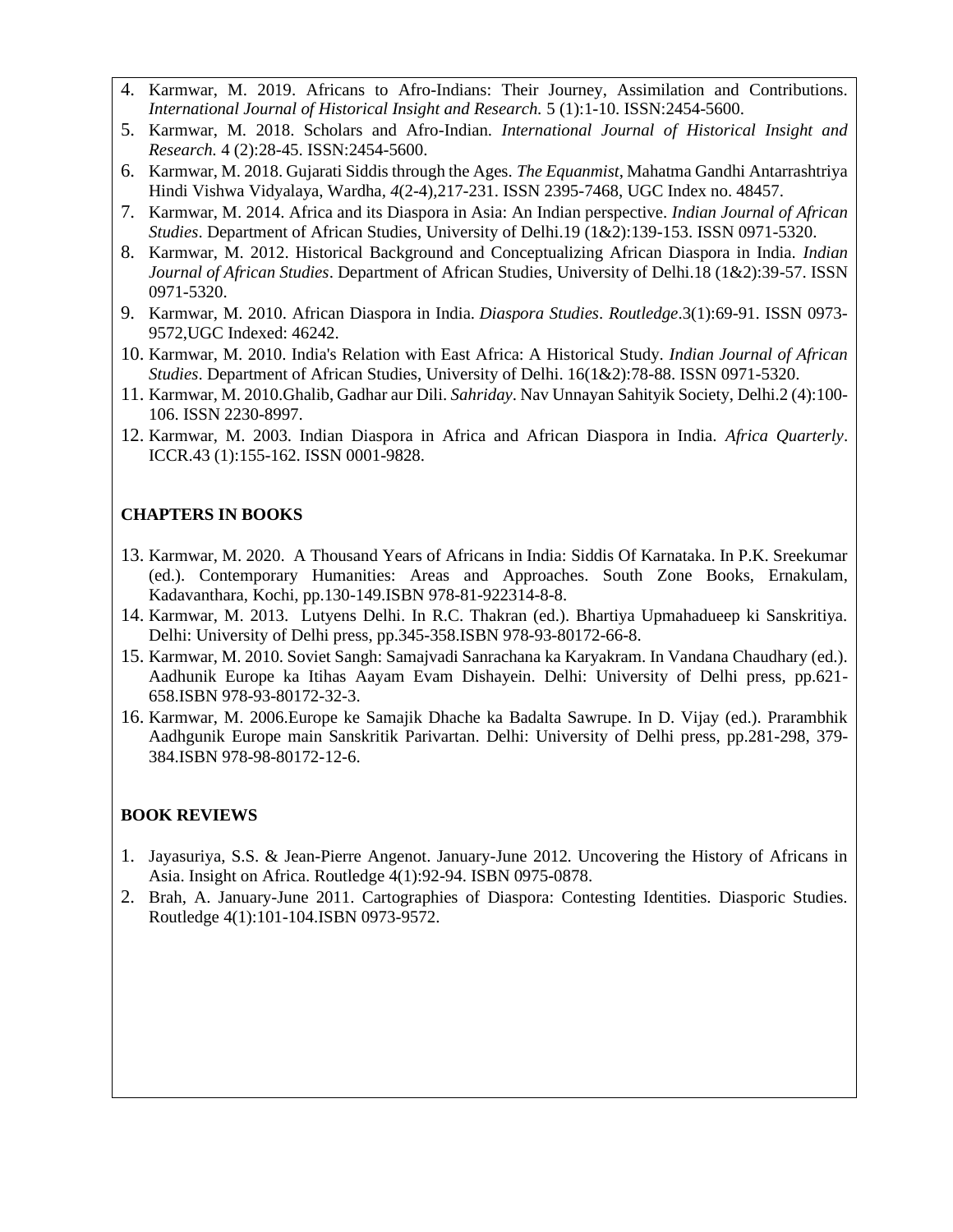Conference Organization/ Presentations

- 1. *Swami Vivekananda and the Politics of Religion in* National Seminar on Swami Vivekananda, Indian Culture and Global Peace Jointly organized by SSE, New Delhi, ICPR, New Delhi and Gandhi Smirti and Darshan Smirti, ND on 11-13 December 2020.
- 2. *Siddis Of Patthar Kuan: A Diasporic Connect (From) Africa to Ahmedabad,* India, Jointly organized by GRFDT, New Delhi, MFA, Manila, Philippines, CISAN, UNAM, Mexico on 2-5 November 2020.
- *3. Philosophy and Practice of Jainism and Traditional Religions in War, Conflict & Conflict Resolutions in Africa* organized by Society for social empowerment and CBU, Bhiwani, Delhi on 23-24, JULY, 2020.
- *4. India-Africa-Covid19: Old Engagements and New Exchanges* organized by Society for social empowerment and CBU, Bhiwani, Delhi on 25-26 May 2020.
- *5. African Diaspora in India: Rediscovering Trade Relations through Cultural Assimilation* organized by ICWA, Sapru House, Delhi on 3-4 September 2019.
- 6. *Culture, Religion, Tradition and Environmental Conservation* organized by Zakir Husain Delhi College (Eve.) on 27-28 March 2018.
- 7. *Vasudhaiva Kutumbakam: An African Experience* organized by Aryabhatta College on 24-25 February 2018.
- 8. *Sindh and Sindhi Diaspora* organised by Satyawati College (Eve.) and NCPSL, New Delhi on 22-23 February 2018.
- 9. Aryan Invasions: Are we `indigenous? in Aryan Invasion Theory and Dr. B.R. Ambedkar organized by Nehru Memorial Museum and Library, Delhi, India, 30 May 2016*.*
- *10. Mediterranean Migration: Development and Disaster for Africa and Africans:* Africa since 2000: Transition and Change organised by Department of African Studies, University of Delhi, India, 18-19 February 2016.
- *11. Comparative Study of India's Look East and Look Africa policies,* organized by Jiwaji University, Gwalior, India, 23-24 December 2015*.*
- *12. Africa and Its Diaspora in Asia: An Indian Perspective,* in India and Its Diaspora: A Comparative Perspective, organised by Centre for African Studies, JNU and PRIASA. Delhi, India, 29-30 March 2013.
- *13. African Settlements in India: A Historical Journey,* in Emerging Asian Powers in Africa, organised by Centre for African Studies, University of Mumbai and PRIASA. Mumbai, India, 14-15 February 2013.
- 14. *Gandhi and Africa in Exploring Gandhi World order* organised by Shyam Lal College (Eve.), University of Delhi. Delhi, India, 28-29 January 2013.
- 15. *Apartheid to Democracy: South African Perspective, in Human Rights in the 21st Century: Global Perspective, National Challenges*, organised by Shyam Lal College (Eve.), University of Delhi. Delhi, India, 14-15 February 2012.
- 16. *African Roots in India: A Forgotten Story, in Contemporary Africa: Issues and Challenges*, organised by Department of African Studies, University of Delhi and PRIASA. Delhi, India, 22 November 2012.
- *17. Environmental Protection and History* organized by Lakshmibai College, University of Delhi, Delhi, India, 7-8 November 2012.
- 18. *A Little Africa in India, in Vision Africa: Togetherness for Sustainability and Developmen*t, organised by Department of African Studies, University of Delhi. Delhi, India, 15-16 December 2010.
- 19. *Africans in India: A Diasporic Perspective, in International Seminar*, organised by Department of African Studies, University of Delhi. Delhi, India, 2009.
- 20. *India Africa Trade Relations: A Historical Perspective*, in National Seminar, organised by Department of African Studies, University of Delhi. Delhi, India, 3-4 April 2008.
- *21. India-Africa Relation, in I.C.S.S.R Workshop on Methodology, organised by Department of African Studies and I.C.S.S.R. Delhi, India, 2003.*

#### **INVITED LECTURES**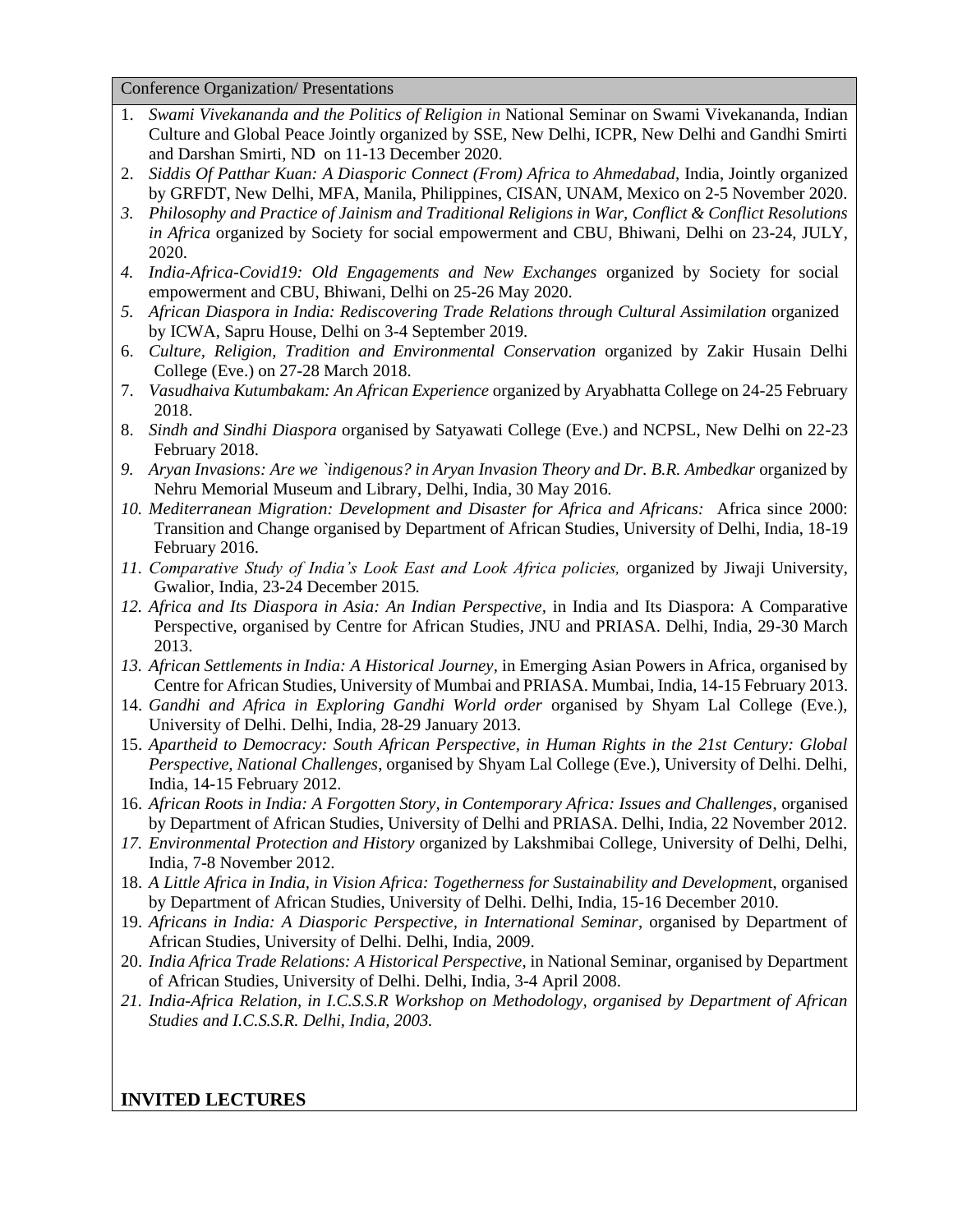#### **DSCW, FEROZWPUR**

- 1. Ghalib and His Literature: A Source of Dilli's History Organized by Dev Samaj College for Women (DSCW), Ferozepur (Sponsored by ICSSR), on13th March 2020.
- 2. Delivered an Invited Lecture on *Delhi Water Bodies (Baolis)* at SLC(E), University of Delhi, India, 28 February 2017.

#### **NMML, DELHI**

3. Delivered an Invited Lecture on *African Diaspora in India: A Historical Study* at Nehru Memorial Museum and Library (NMML), Delhi, India, 6 June, 2016.

#### **GRFDT, DELHI**

4. Delivered an Invited Lecture on *African Diaspora in India: A Socio-Political journey organized by GRFDT* at JNU, Delhi, India*, 27* July 2013.

#### **SCERT, DELHI**

- 5. Delivered an Invited Lecture on *"The Rising of Nationalism in Europe* "organized by State Council of Educational Research and Training (SCERT), Delhi, India, 18 May 2015.
- 6. Delivered an Invited Lecture on "National Integrity" organized by Institute of Company Secretaries of India (ICSI), Patel Nagar, Delhi, India, 2015.
- 7. Delivered an Invited Lecture on "The age of Industrialization" organized by SCERT, Delhi, India, 20 May 2015.
- 8. Delivered an Invited Lecture on "In the earliest City "organized by State Council of Educational Research and Training (SCERT), Delhi, India, 17 June 2015.
- 9. Delivered an Invited Lecture on "Ruler and Buildings" organized by SCERT, Delhi, India, 16 June 2015.
- 10. Delivered an Invited Lecture on "Clothing: A Social History" organized by State Council of Educational Research and Training (SCERT), Delhi, India, 09 December 2015 (Session-I).
- 11. Delivered an Invited Lecture on "Forest Society and Colonization" organized by State Council of Educational Research and Training (SCERT), Delhi, India, 09 December 2015 (Session-II).
- 12. Delivered an Invited Lecture on "Rebels and The Raj" organized by State Council of Educational Research and Training (SCERT), Delhi, India, 15 May 2017.
- 13. Delivered an Invited Lecture on "Understanding Partition" organized by State Council of Educational Research and Training (SCERT), Delhi, India, 16 May, 2017.
- 14. Delivered an Invited Lecture on "An Empire across three Continents" organized by State Council of Educational Research and Training (SCERT), Delhi, India, 29 May, 2017.
- 15. Delivered an Invited Lecture on "Kings, Farmers and Towns" organized by State Council of Educational Research and Training (SCERT), Delhi, India, May 2017.
- 16. Delivered an Invited Lecture on "Colonial Cities" organized by State Council of Educational Research and Training (SCERT), Delhi, India, May 2017.
- 17. Delivered an Invited Lecture on "Bhakti, Sufi Traditions" organized by State Council of Educational Research and Training (SCERT), Delhi, India, May 2017.

Research Projects (Major Grants/Research Collaboration)

• Worked as Project Fellow for UGC Project (E. 5-113/2005) from 23.02.2008 to 30.04.2009.

Awards and Distinctions